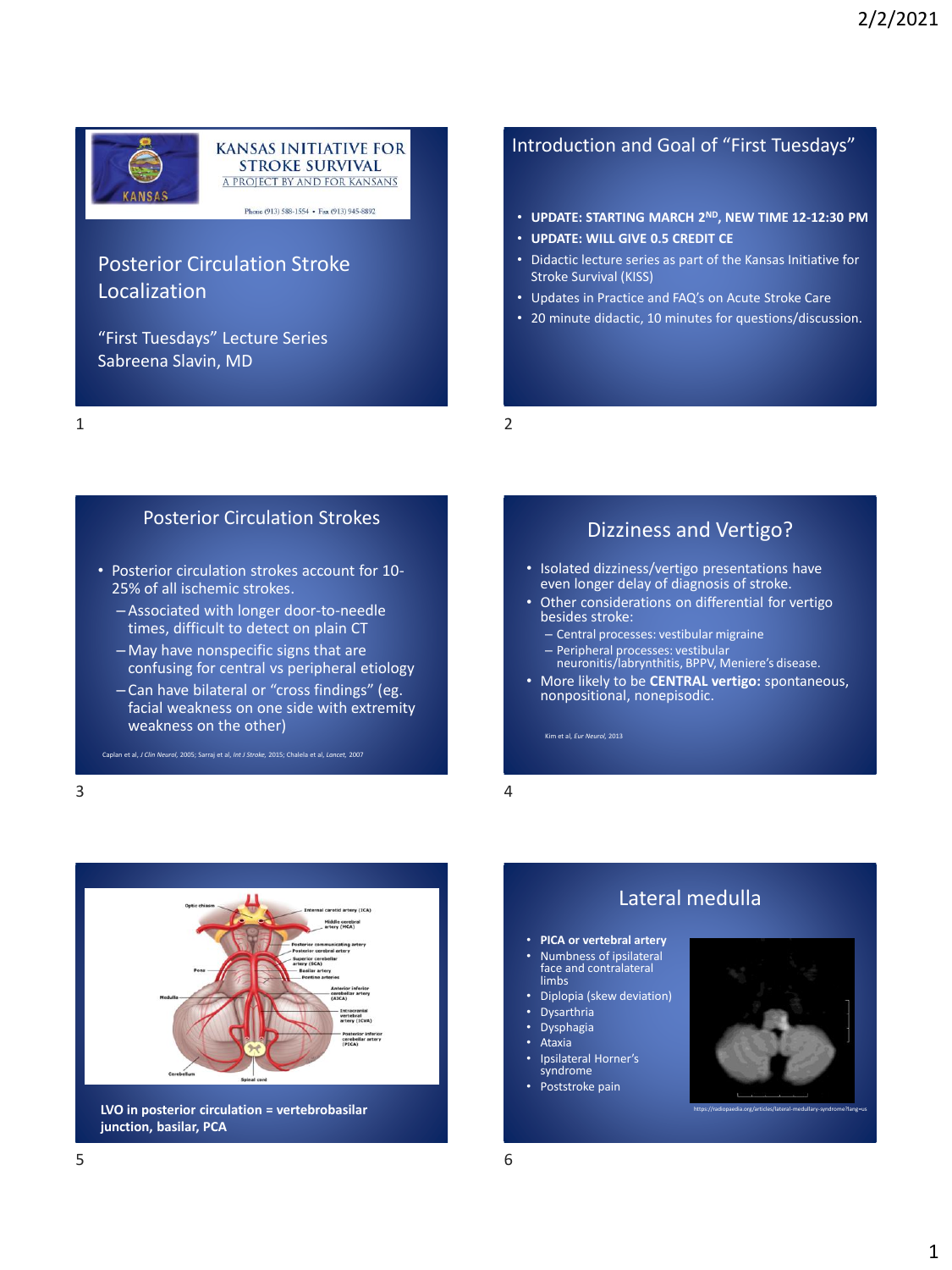## Medial medullary

- **Vertebral artery**
- Contralateral hemiparesis
- Ipsilateral CN 12 palsy (tongue deviation)



## Lateral pontine

- **Vertebral artery** • Contralateral weakness and sensory loss
- Ipsilateral ataxia

• **PCA or paramedian of basilar branches** Less common as isolated syndrome Contralateral weakness • Ipsilateral CN 3 palsy (limited upward and medial gaze)

• If red nucleus involved, can also have contralateral choreoathetosis



Yu et al, *BMC Neurology* 2017

Medial midbrain

 $7$  8

## Medial pontine

- **Pontine perforators**
- Contralateral weakness and facial palsy



Yu et al, *BMC Neurology* 2017

 $9$  10



https://radiopaedia.org/cases/acute-midbrain-infarction?lang=us



# Basilar

- Loss of consciousness
- Bilateral weakness
- Gaze restriction (can have preserved upgaze)
- Top of basilar = visual deficits, behavioral abnormalities, but can have preserved motor function
- Early identification is key with CTA head/neck.
- Worse outcomes



https://radiopaedia.org/articles/acute-basilar-artery-occlusion?lang=us

# **PCA**

- Contralateral homonymous hemianopia
- Hemisensory loss and pain



https://radiopaedia.org/articles/posterior-cerebral-artery-pca-infarct?lang=us